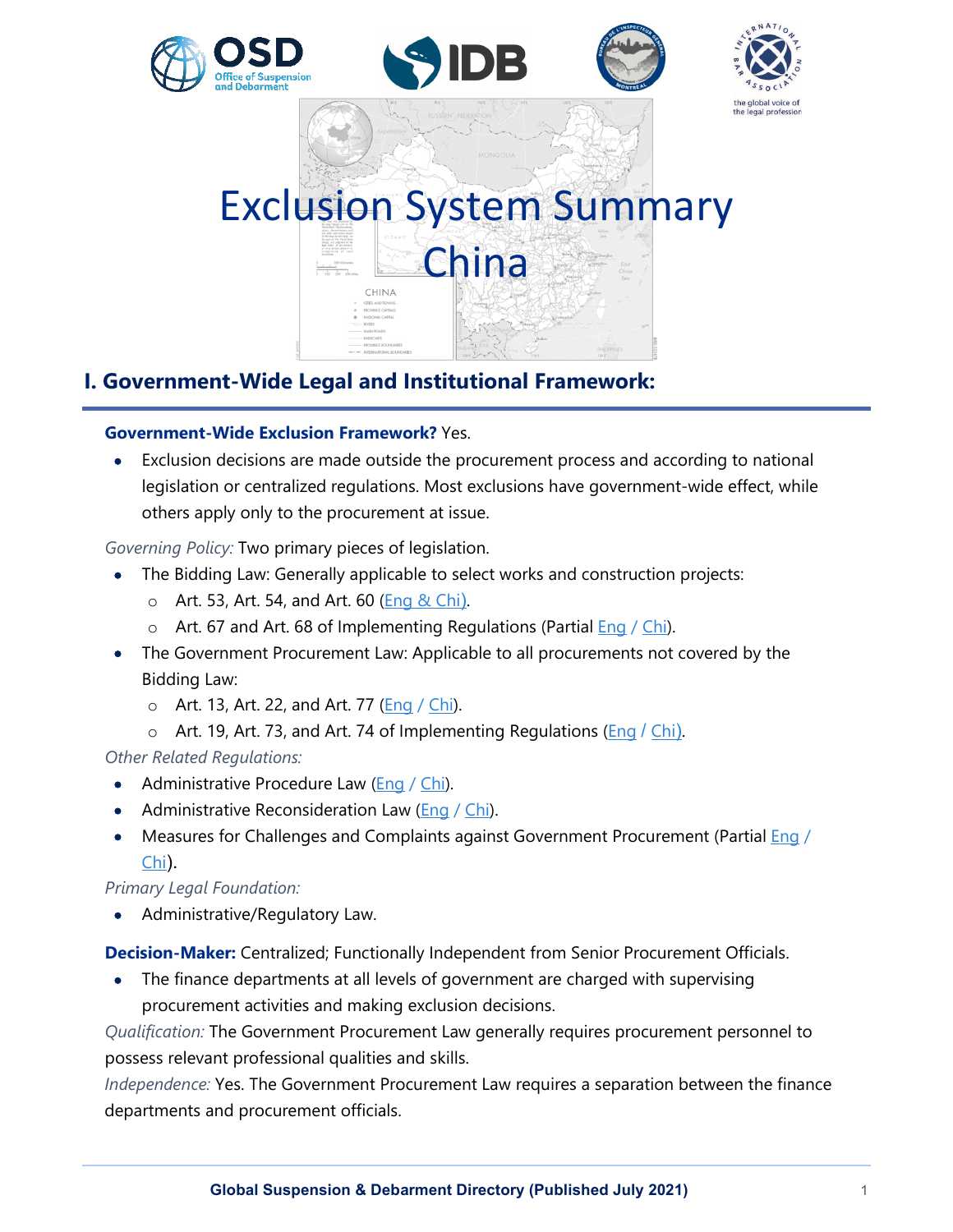# **II. Functioning and Enforcement of the Government-Wide Exclusion System:**

#### **General Provisions:**

*Type of Procedures:* Administrative.

*Decision Deadline*: Decision-maker must make a final determination within 30 days. *Provisional Exclusions:* Yes, but provisional exclusions may not exceed 30 days.

**Commencement of Proceedings:** Ability to Initiate an Exclusion Proceeding.

- Decision-maker can initiate an exclusion proceeding without a prior referral.
- Non-governmental parties can submit complaints to the decision-maker.

#### **Notice Requirements & Opportunity to be Heard:** Yes & Yes.

*Notice of Proceedings:*

- Suppliers receive notice of proceedings when:
	- o An investigation into the underlying grounds is commenced.
	- o Decision-maker decides that grounds exist.
- Notice of proceedings is required to contain the grounds for exclusion.
- Decision-maker must make reasoning available to the supplier; relevant details are also included in the public exclusion list.

#### *Opportunity to be Heard:*

- Suppliers are entitled to present a defense to the decision-maker and may:
	- o Obtain the evidentiary record.
	- o Make a written submission to the decision-maker.
	- o Request an in-person hearing with the decision-maker (although complaints are generally addressed on the written record only).
	- o Call witnesses to an in-person hearing to testify.

## **Appellate Review of Exclusion Decisions:** Yes.

*Nature and Forum of Review:* Administrative and Judicial.

- Suppliers can request reconsideration before the relevant administrative body.
- Suppliers can also initiate an action for review before the people's court, with or without first requesting reconsideration before the administrative body.

*Means Available to the Supplier:* As part of appellate review, suppliers may:

- Obtain the evidentiary record.
- Make a written submission to the decision-maker.
- Request an in-person hearing with the decision-maker.
- Call witnesses to an in-person hearing to testify on the supplier's behalf.

*Duration of Appeal Process:* Within 60 days for administrative reconsiderations.

**Legal Representation:** A supplier **may** be represented by counsel.

#### **Subsequent Modification of Exclusion Decision:** No.

• Except through the appeal process described above, a supplier is not entitled to any opportunity to seek a modification or early termination of exclusion after it goes into effect.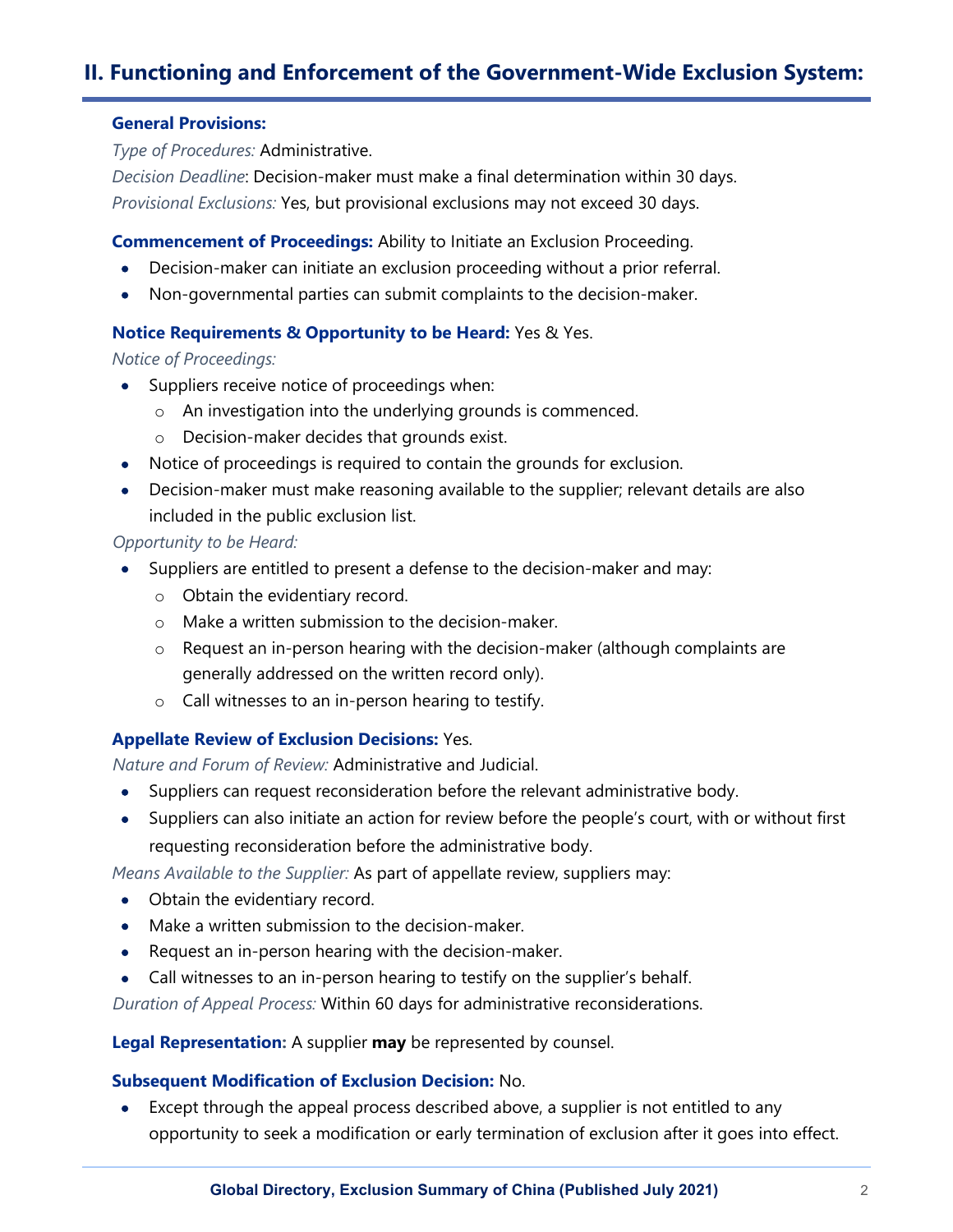# **III. Substantive Grounds for Government-Wide Exclusion:**

## **Automatic Exclusion:** Yes.

#### *Bidding Law:*

Based on an administrative finding that the supplier engaged in the following:

- Corruption;
- Fraud;
- Collusion and/or infringing competition.

#### *Government Procurement Law:*

Based on a supplier's criminal, civil, or administrative judgement for the following grounds pursuant to Art. 77:

- Corruption;
- Fraud;
- Collusion and/or infringing competition;
- Coercion or intimidation;
- Refusing to sign public contracts after award without proper justification;
- Falsifying information and/or using illegally obtained information in filing a complaint against another supplier.

Based on a supplier's administrative or criminal judgment for the following grounds pursuant to Art. 22:

- Tax-related offenses; and
- Material malpractices and illegal acts, including but not limited to:
	- o Obstructing an investigation;
	- o Theft or embezzlement;
	- o Money laundering;
	- o Labor-related offenses;
	- o Social harms;
	- o Terrorist offenses or offenses linked to terrorism;
	- o Commercial regulatory violations.

#### **Discretionary Exclusion:** Yes.

#### *Bidding Law & Government Procurement Law:*

Based on an administrative finding that the supplier engaged in:

• Poor performance, non-performance, and/or failure to perform on public contracts.

When a basis for discretionary exclusion is established, the decision-maker may decide not to exclude a supplier depending on the severity of the supplier's actions. A supplier may also avoid exclusion by implementing remedial measures to address its adherence to certain nonsubstantive requirements in a procurement process.

#### **Exclusion based on Bankruptcy and Cross-Debarment:** Discretionary & Automatic.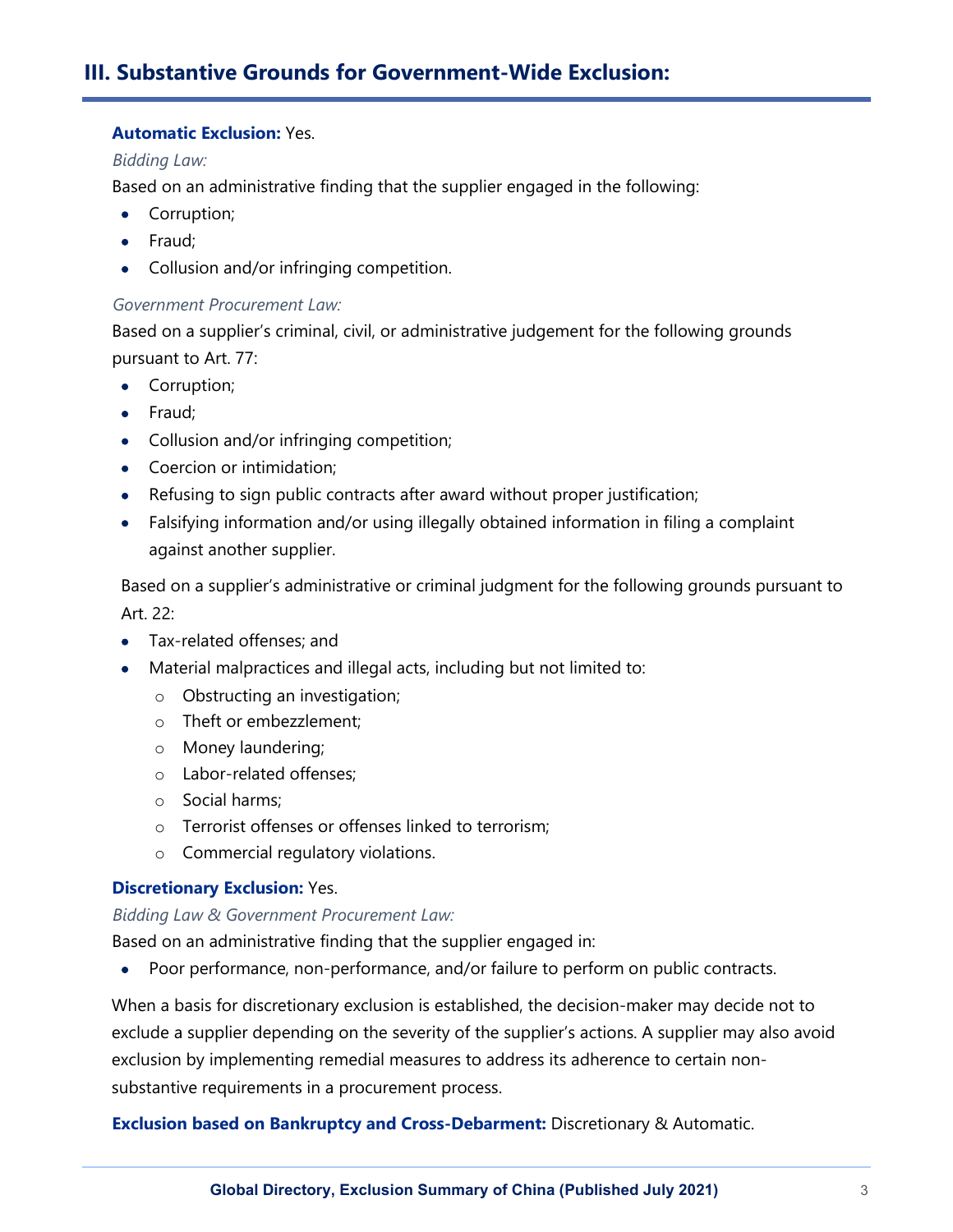# **Types of Excluded Suppliers:**

• Individuals and Corporate Suppliers.

# **Scope of Exclusion:**

# *Extension to Other Agencies and Organizations:*

- Exclusions based on Art. 22 of the Government Procurement Law do **not** prohibit the supplier from contracting with other federal agencies (exclusion decisions are contract-bycontract), although the same facts could constitute an exclusion ground in every subsequent tender process.
- All other exclusions prohibit the supplier from contracting with any government agency and automatically extend to subnational governments.
- No known countries or international organizations that automatically recognize and apply exclusions from China.

# *Effect on Ongoing Contracts:*

- Ongoing contracts are **not** automatically cancelled.
- Subsequent modifications to ongoing contracts are **not** affected by a supplier's exclusion.

# *Effect on Subcontracting:*

• Excluded supplier **cannot** serve as a subcontractor.

## *Effect on Excluded Individuals:*

• Excluded individuals **may** be employed by a corporate supplier in a role that is not directly related to the supplier's procurement activities.

## *Tailoring Exclusion:*

• No option to tailor the exclusion to certain divisions, operating units, or business lines within a corporate supplier.

# **Effect on Affiliates:**

## *Corporate Affiliates:*

• Exclusion does **not** automatically extend to affiliated companies (controlling, controlled, under common control). In practice, and depending on the nature of the relationship, it is possible that a contracting authority may refuse to accept a bid from a controlled affiliate of a sanctioned supplier.

# *Extension to Affiliated Individuals:*

Exclusion of a corporate supplier **may** extend to the supplier's project manager in certain cases in which the exclusion was based on violation of regulations during the contract's **performance**.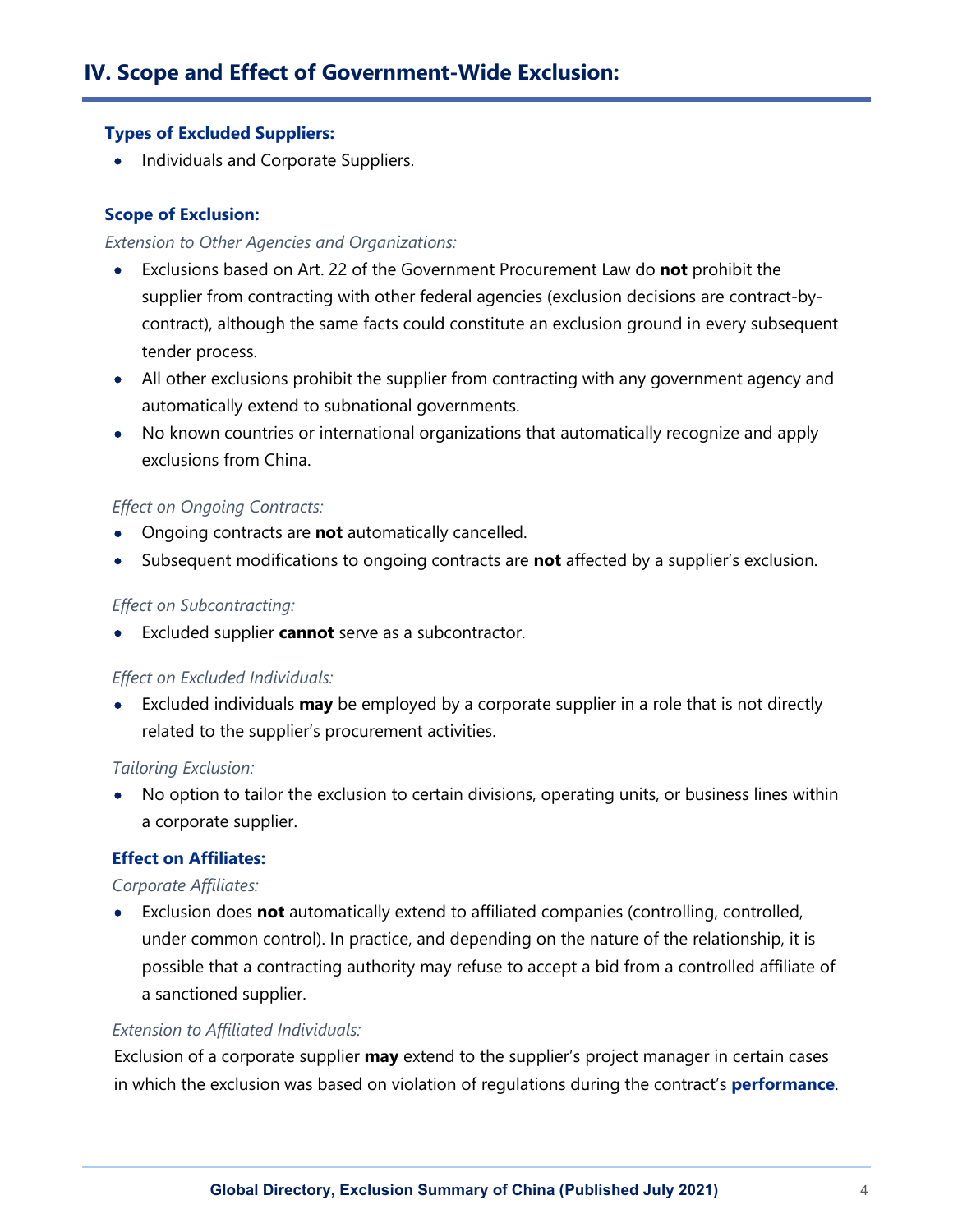## **Duration of Exclusions:**

*Duration Specified in Legal Framework:*

- Bidding Law: Between one and five years.
- Government Procurement Law: Between one and three years.

#### *Duration Depends on Applicable Exclusion Ground?*

- Bidding Law: Yes.
	- o One to three years for corruption, fraud, and collusion.
	- $\circ$  Two to five years for poor performance or non-performance of a contract.
- Government Procurement Law: No, duration will depend on the circumstances of each case.

#### *Discretion to Deviate?*

• No, the decision-maker does not have discretion to deviate from the durations specified in the legal framework.

#### **Exceptions/Waivers to Exclusions:**

• No, there are no exceptions in which a contract could be awarded to an excluded supplier.

**Other Sanctions:** Imposition of fines.

# **V. Government-Wide Transparency and Exclusion List:**

**Official List of Excluded Suppliers?** Yes, for exclusions under the Government Procurement Law only; the exclusion list is publicly available.

• <http://www.ccgp.gov.cn/search/cr>

- o Most exclusions on public list are based on Art. 77 of the Government Procurement Law.
- o Public list provides information on the grounds, punishment results, punishment date, and law enforcement authorities for each listed exclusion.
- While there is no consolidated list for exclusions under the Bidding Law, the relevant local government will generally publicize their exclusion decisions. Other government departments also maintain databases related to their integrity actions. For example, the Ministry of Housing and Urban-Rural Development maintains a database of actions against construction entities [\(http://jzsc.mohurd.gov.cn/since/index\)](http://jzsc.mohurd.gov.cn/since/index).

**Procurement Checks:** Suppliers are required to provide relevant certifications to support their eligibility to participate in a procurement; procuring entities may use this information to investigate the supplier's qualifications.

## **Reporting on Exclusions:**

*Number of Exclusions:* Figures are discernible from the [public exclusion list](http://www.ccgp.gov.cn/search/cr/) for the Government Procurement Law. As of March 19, 2021, there were 648 names on the list.